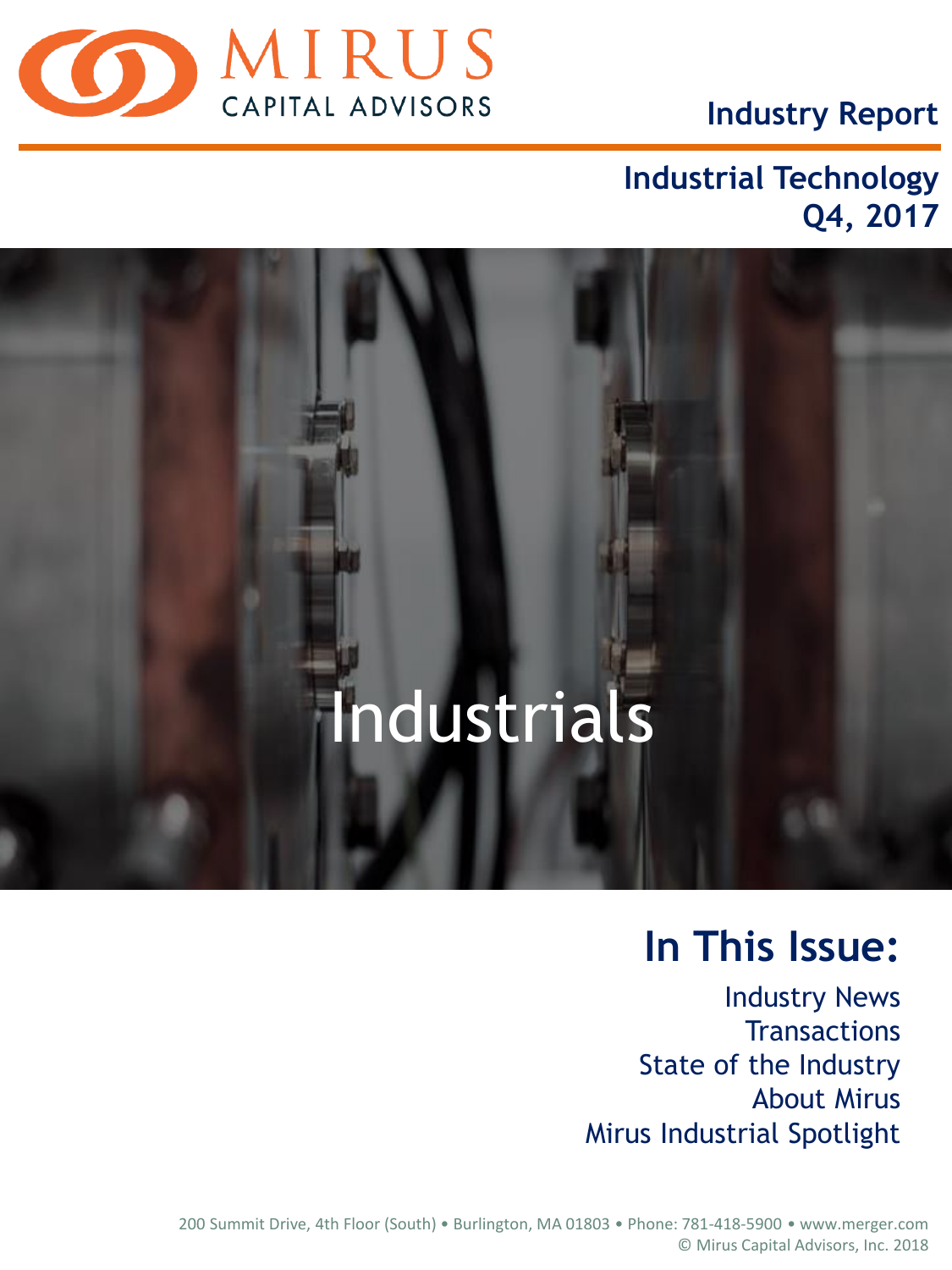# **Industrial Technology**

Industry News

#### What are the IoT Industrial Automation Standards to Watch?

#### **TechTarget** [Full Article](http://searcherp.techtarget.com/feature/What-are-the-IoT-industrial-automation-standards-to-watch)

IoT industrial automation messaging standards accelerate the integration between applications and equipment from a wide range of vendors. Tony Paine, CTO of Industrial Automation at PTC discusses the top IoT industrial automation standards, including: OPC (Open Platform Communications), MQTT (Message Queuing Telemetry Transport) and AMPQP (Advanced Message Queuing Protocol).

#### Adapt or Die Is Marchionne's Stark Farewell Message to Carmakers

#### **Industry Week** [Full Article](http://www.industryweek.com/leadership/adapt-or-die-marchionnes-stark-farewell-message-carmakers)

Sergio Marchionne, CEO of Fiat, warns that automakers must reinvent themselves over the next decade due to rapidly developing technologies, including ride-sharing, electrification and self driving cars. "Auto companies need to quickly separate the stuff that will be swallowed by commodity from the brand stuff," Marchionne said.

#### Applying Industry X.0 to Compete in Today's Digital Market

#### **Automation World** [Full Article](https://www.automationworld.com/article/topics/industrial-internet-things/applying-industry-x0-compete-todays-digital-market)

According to Accenture, industrial manufacturers are finding new opportunities and challenges driven by the accelerating pace of digital advances. Accenture defines the market leading organizations which can optimize their digital capabilities as Industry X.0 companies, and lays out six imperatives for their approach.



\*For the purposes of compiling data, we define constituents in the Industrial Technology sector as companies that make production faster and more efficient through the use of engineering. The data contains global deals of all sizes. Transaction values of less than \$1 million have been excluded from the median calculation.

#### Selected Q4 2017 Industrial Technology Transactions

|                    |                                           |                                    |                                            | <b>Enterprise</b> | EV/LTM                   |       |
|--------------------|-------------------------------------------|------------------------------------|--------------------------------------------|-------------------|--------------------------|-------|
| <b>Date Closed</b> | Target                                    | <b>Buyers/Investors</b>            | Sector                                     | Value (\$M)       | <b>Revenue EBITDA</b>    |       |
| 12/29/2017         | C&M Corporation                           | Winchester Electronics Corporation | Electrical Components and Equipment        |                   |                          |       |
| 12/21/2017         | Famostar emergency lighting BV            | Lightronics B.V.                   | <b>Electrical Components and Equipment</b> | 10                | 1.2x                     |       |
| 12/20/2017         | Triton Manufacturing Co. Inc.             | Molex, LLC                         | Electrical Components and Equipment        |                   |                          |       |
| 12/15/2017         | Vergnet SA                                | GEM Capital Management, Inc.       | <b>Energy Management</b>                   |                   |                          |       |
| 12/12/2017         | Eagle Filters Oy                          | Loudspring Oyj                     | <b>Industrial Filtration</b>               |                   |                          |       |
| 12/12/2017         | Boilermech Holdings Berhad                | Undisclosed                        | <b>Machinery Components</b>                | 90                | 1.7x                     | 9.9x  |
| 11/29/2017         | The Gem City Engineering Co.              | CapitalWorks, LLC                  | <b>Precision Machining</b>                 |                   | $\overline{\phantom{a}}$ |       |
| 11/14/2017         | Faber SAS                                 | elcom SAS                          | Conveyor Systems                           |                   |                          |       |
| 11/7/2017          | Advanced Production Systems, Inc.         | Material Handling Systems, Inc.    | Electrical Components and Equipment        |                   |                          |       |
| 11/1/2017          | Visedo Oy                                 | Danfoss Power Solutions Inc.       | <b>Power Solutions</b>                     |                   | ٠                        |       |
| 10/13/2017         | Jiangsu Zealink Electrical Technology Co. | Sichuan Jinyu Automobile City      | <b>Energy Management</b>                   | 106               | 1.4x                     |       |
| 10/5/2017          | Luxo Corporation, Microscope Division     | UNITRON Ltd.                       | <b>Test &amp; Measurement</b>              |                   |                          |       |
| 9/29/2017          | Glamox AS                                 | Triton                             | <b>Electrical Components and Equipment</b> | 462               | 1.4x                     | 10.5x |



#### **Page 1**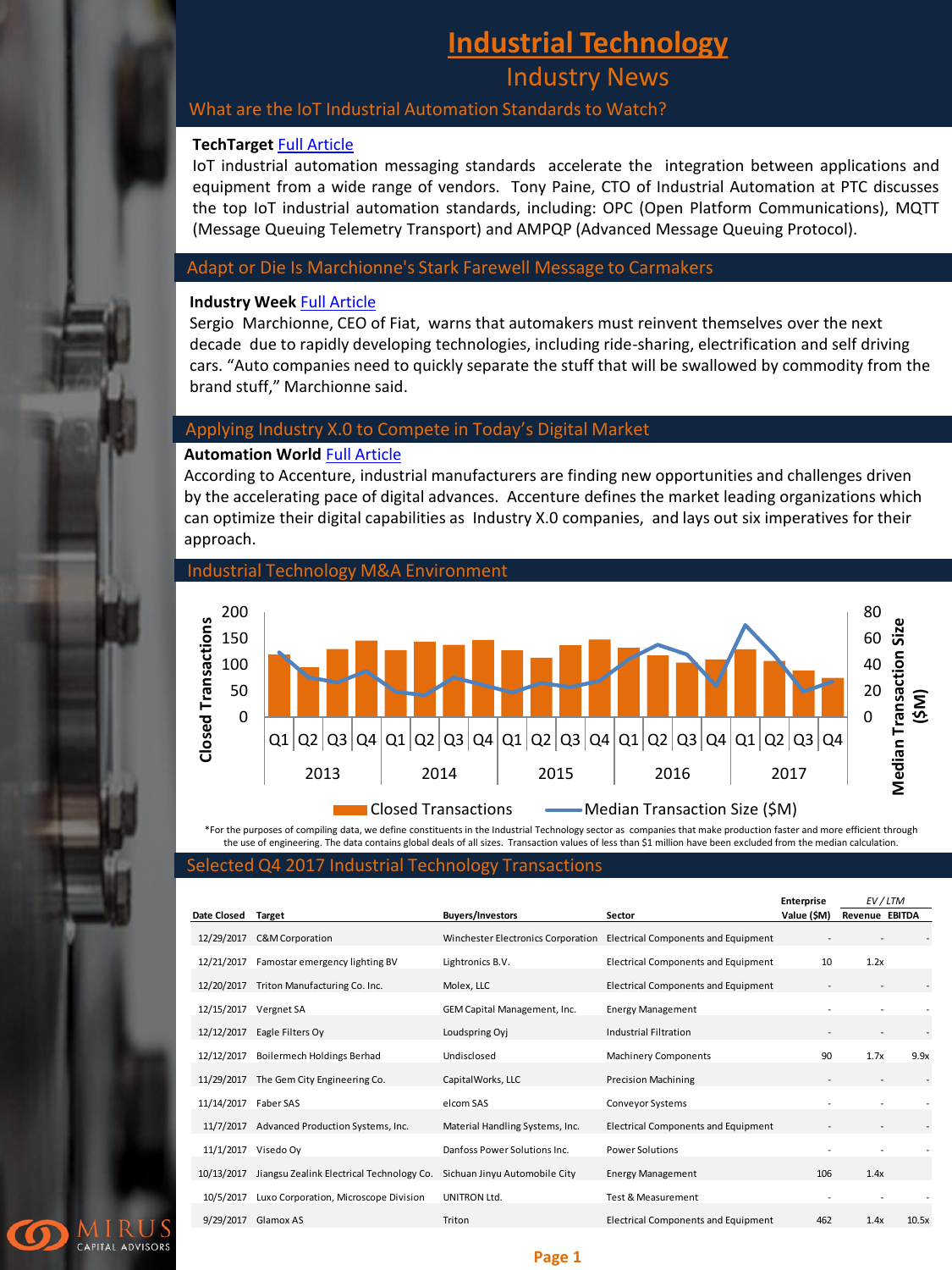# **Industrials**

While largely mirroring the S&P 500, the Industrials market has been strong from an M&A and valuation perspective. Industry valuations are at an all time high and transaction volume is reaching new heights. There are major trends in the industry contributing to growth, including digital integration, rising U.S. defense spending budget, and increasing investment in infrastructure.



|                                                |               |                                 | Industrials Index Value -S&P 500 Index Value |                            |                  |              |                                            |           |                                   |                    |  |
|------------------------------------------------|---------------|---------------------------------|----------------------------------------------|----------------------------|------------------|--------------|--------------------------------------------|-----------|-----------------------------------|--------------------|--|
| As of 12/31/2017                               |               |                                 |                                              | <b>LTM Financials</b>      |                  |              | <b>Valuation Metrics</b>                   |           |                                   | <b>LTM Margins</b> |  |
| <b>Company Name</b>                            | <b>Ticker</b> | <b>Enterprise Value Revenue</b> |                                              | <b>Gross Profit EBITDA</b> |                  |              | EV / Revenue EV / Gross Profit EV / EBITDA |           | <b>Gross Margin EBITDA Margin</b> |                    |  |
| 3M Company                                     | NYSE:MMM      | \$148,493                       | \$31,657                                     | \$15,656                   | \$8,641          | 4.7x         | 9.5x                                       | 17.2x     | 49.5%                             | 27.3%              |  |
| Alaska Air Group                               | NYSE:ALK      | \$10,006                        | \$7,933                                      | \$2,665                    | \$1,738          | 1.3x         | 3.8x                                       | 5.8x      | 33.6%                             | 21.9%              |  |
| American Airlines Group                        | NasdaqGS:AAL  | \$43,812                        | \$42,207                                     | \$12,755                   | \$6,757          | 1.0x         | 3.4x                                       | 6.5x      | 30.2%                             | 16.0%              |  |
| Arconic                                        | NYSE:ARNC     | \$18,229                        | \$12,656                                     | \$2,580                    | \$1,707          | 1.4x         | 7.1x                                       | 10.7x     | 20.4%                             | 13.5%              |  |
| <b>Boeing Company</b>                          | NYSE:BA       | \$176,437                       | \$91,310                                     | \$16,207                   | \$11,209         | 1.9x         | 10.9x                                      | 15.7x     | 17.7%                             | 12.3%              |  |
| C. H. Robinson Worldwide                       | NasdaqGS:CHRW | \$13,618                        | \$14,325                                     | \$1,169                    | \$838            | 1.0x         | 11.6x                                      | 16.3x     | 8.2%                              | 5.8%               |  |
| Caterpillar                                    | NYSE:CAT      | \$121,009                       | \$45,462                                     | \$12,035                   | \$7,375          | 2.7x         | 10.1x                                      | 16.4x     | 26.5%                             | 16.2%              |  |
| <b>CSX</b>                                     | NasdaqGS:CSX  | \$60,282                        | \$11,408                                     | \$5,088                    | \$5,088          | 5.3x         | 11.8x                                      | 11.8x     | 44.6%                             | 44.6%              |  |
| Cummins                                        | NYSE:CMI      | \$31,060                        | \$19,455                                     | \$4,836                    | \$2,463          | 1.6x         | 6.4x                                       | 12.6x     | 24.9%                             | 12.7%              |  |
| Deere & Co.                                    | NYSE:DE       | \$82,368                        | \$29,071                                     | \$6,710                    | \$4,524          | 2.8x         | 12.3x                                      | 18.2x     | 23.1%                             | 15.6%              |  |
| Delta Air Lines                                | NYSE:DAL      | \$46,145                        | \$41,244                                     | \$12,126                   | \$8,054          | 1.1x         | 3.8x                                       | 5.7x      | 29.4%                             | 19.5%              |  |
| Dover                                          | NYSE:DOV      | \$18,880                        | \$7,591                                      | \$2,783                    | \$1,297          | 2.5x         | 6.8x                                       | 14.6x     | 36.7%                             | 17.1%              |  |
| Eaton Corporation                              | NYSE:ETN      | \$41,998                        | \$20,058                                     | \$6,511                    | \$3,277          | 2.1x         | 6.5x                                       | 12.8x     | 32.5%                             | 16.3%              |  |
| <b>Emerson Electric Company</b>                | NYSE:EMR      | \$46,153                        | \$15,264                                     | \$6,478                    | \$3,241          | 3.0x         | 7.1x                                       | 14.2x     | 42.4%                             | 21.2%              |  |
| <b>Expeditors International</b>                | NasdaqGS:EXPD | \$10,465                        | \$6,662                                      | \$904                      | \$722            | 1.6x         | 11.6x                                      | 14.5x     | 13.6%                             | 10.8%              |  |
| <b>FedEx Corporation</b>                       | NYSE:FDX      | \$79,522                        | \$62,335                                     | \$17,129                   | \$8,485          | 1.3x         | 4.6x                                       | 9.4x      | 27.5%                             | 13.6%              |  |
| Fluor                                          | NYSE:FLR      | \$6,988                         | \$19,483                                     | \$653                      | \$724            | 0.4x         | 10.7x                                      | 9.6x      | 3.3%                              | 3.7%               |  |
| Fortive                                        | NYSE:FTV      | \$27,911                        | \$6,476                                      | \$3,193                    | \$1,515          | 4.3x         | 8.7x                                       | 18.4x     | 49.3%                             | 23.4%              |  |
| General Dynamics                               | NYSE:GD       | \$62,907                        | \$30,973                                     | \$4,177                    | \$4,618          | 2.0x         | 15.1x                                      | 13.6x     | 13.5%                             | 14.9%              |  |
| General Electric                               | NYSE:GE       | \$296,278                       | \$120,467                                    | \$11,544                   | $-5675$          | 2.5x         | 25.7x                                      | $-438.9x$ | 9.6%                              | $-0.6%$            |  |
| Grainger (W.W.)                                | NYSE:GWW      | \$15,634                        | \$10,425                                     | \$4,098                    | \$1,313          | 1.5x         | 3.8x                                       | 11.9x     | 39.3%                             | 12.6%              |  |
| Honeywell Int'l                                | NYSE:HON      | \$122,834                       | \$40,534                                     | \$12,959                   | \$8,266          | 3.0x         | 9.5x                                       | 14.9x     | 32.0%                             | 20.4%              |  |
| <b>Illinois Tool Works</b>                     | NYSE:ITW      | \$62,518                        | \$14,314                                     | \$6,005                    | \$3,858          | 4.4x         | 10.4x                                      | 16.2x     | 42.0%                             | 27.0%              |  |
| Ingersoll-Rand                                 | NYSE:IR       | \$25,158                        | \$13,938                                     | \$4,344                    | \$1,978          | 1.8x         | 5.8x                                       | 12.7x     | 31.2%                             | 14.2%              |  |
| J. B. Hunt Transport Services                  | NasdaqGS:JBHT | \$13,698                        | \$7,190                                      | \$1,302                    | \$999            | 1.9x         | 10.5x                                      | 13.7x     | 18.1%                             | 13.9%              |  |
| Jacobs Engineering Group                       | NYSE:JEC      | \$7,473                         | \$10,023                                     | \$1,777                    | \$637            | 0.7x         | 4.2x                                       | 11.7x     | 17.7%                             | 6.4%               |  |
| Johnson Controls International                 | NYSE:JCI      | \$49,650                        | \$30,172                                     | \$9,339                    | \$4,571          | 1.6x         | 5.3x                                       | 10.9x     | 31.0%                             | 15.1%              |  |
| L-3 Communications Holdings                    | NYSE:LLL      | \$18,436                        | \$9,573                                      | \$1,079                    | \$1,304          | 1.9x         | 17.1x                                      | 14.1x     | 11.3%                             | 13.6%              |  |
| Lockheed Martin                                | NYSE:LMT      | \$103,459                       | \$49,663                                     | \$5,282                    | \$6,204          | 2.1x         | 19.6x                                      | 16.7x     | 10.6%                             | 12.5%              |  |
| Masco                                          | NYSE:MAS      | \$15,909                        | \$7,529                                      | \$2,568                    | \$1,249          | 2.1x         | 6.2x                                       | 12.7x     | 34.1%                             | 16.6%              |  |
| Nielsen Holdings                               | NYSE:NLSN     | \$20,951                        | \$6,467                                      | \$3,766                    | \$1,675          | 3.2x         | 5.6x                                       | 12.5x     | 58.2%                             | 25.9%              |  |
| Norfolk Southern                               | NYSE:NSC      | \$50,899                        | \$10,551                                     | \$4,641                    | \$4,645          | 4.8x         | 11.0x                                      | 11.0x     | 44.0%                             | 44.0%              |  |
| Northrop Grumman                               | NYSE:NOC      | \$58,638                        | \$25,803                                     | \$5,954                    | \$3,774          | 2.3x         | 9.8x                                       | 15.5x     | 23.1%                             | 14.6%              |  |
| PACCAR                                         | NasdaqGS:PCAR | \$30,494                        | \$18,073                                     | \$2,674                    | \$2,462          | 1.7x         | 11.4x                                      | 12.4x     | 14.8%                             | 13.6%              |  |
| Parker-Hannifin                                | NYSE:PH       | \$31,553                        | \$12,651                                     | \$3,072                    | \$1,957          | 2.5x         | 10.3x                                      | 16.1x     | 24.3%                             | 15.5%              |  |
| Quanta Services                                | NYSE:PWR      | \$6,744                         | \$9,091                                      |                            |                  | 0.7x         | 5.5x                                       | 10.0x     | 13.5%                             | 7.5%               |  |
| Raytheon                                       | NYSE:RTN      | \$57,432                        | \$25,348                                     | \$1,227                    | \$677            | 2.3x         | 9.2x                                       | 14.8x     | 24.7%                             | 15.3%              |  |
|                                                |               | \$30,393                        |                                              | \$6,272                    | \$3,868          |              | 8.1x                                       | 11.1x     | 38.3%                             | 27.8%              |  |
| Republic Services<br>Robert Half International | NYSE:RSG      |                                 | \$9,861                                      | \$3,774                    | \$2,741<br>\$577 | 3.1x<br>1.3x | 3.0x                                       |           | 41.1%                             | 11.1%              |  |
|                                                | NYSE:RHI      | \$6,493                         | \$5,186                                      | \$2,130                    |                  |              |                                            | 11.2x     |                                   |                    |  |
| Rockwell Automation                            | NYSE:ROK      | \$24,523                        | \$6,408                                      | \$2,679                    | \$1,236          | 3.8x         | 9.2x                                       | 19.8x     | 41.8%                             | 19.3%              |  |
| Rockwell Collins                               | NYSE:COL      | \$28,663                        | \$7,640                                      | \$2,074                    | \$1,675          | 3.8x         | 13.8x                                      | 17.1x     | 27.1%                             | 21.9%              |  |
| Ryder System                                   | NYSE:R        | \$9,741                         | \$7,119                                      | \$1,460                    | \$1,774          | 1.4x         | 6.7x                                       | 5.5x      | 20.5%                             | 24.9%              |  |
| Southwest Airlines                             | NYSE:LUV      | \$38,897                        | \$21,171                                     | \$7,265                    | \$4,577          | 1.8x         | 5.4x                                       | 8.5x      | 34.3%                             | 21.6%              |  |
| Textron                                        | NYSE:TXT      | \$18,086                        | \$14,006                                     | \$2,398                    | \$1,506          | 1.3x         | 7.5x                                       | 12.0x     | 17.1%                             | 10.8%              |  |
| <b>Union Pacific</b>                           | NYSE:UNP      | \$120,455                       | \$21,240                                     | \$11,114                   | \$10,166         | 5.7x         | 10.8x                                      | 11.8x     | 52.3%                             | 47.9%              |  |
| <b>United Continental Holdings</b>             | NYSE:UAL      | \$29,582                        | \$37,736                                     | \$12,829                   | \$5,821          | 0.8x         | 2.3x                                       | 5.1x      | 34.0%                             | 15.4%              |  |
| <b>United Parcel Service</b>                   | NYSE:UPS      | \$117,173                       | \$63,974                                     | \$12,712                   | \$7,846          | 1.8x         | 9.2x                                       | 14.9x     | 19.9%                             | 12.3%              |  |
| <b>United Rentals</b>                          | NYSE:URI      | \$22,586                        | \$6,641                                      | \$2,851                    | \$1,948          | 3.4x         | 7.9x                                       | 11.6x     | 42.9%                             | 29.3%              |  |
| United Technologies                            | NYSE:UTX      | \$122,850                       | \$59,837                                     | \$15,884                   | \$10,812         | 2.1x         | 7.7x                                       | 11.4x     | 26.5%                             | 18.1%              |  |
| <b>Waste Management</b>                        | NYSE:WM       | \$46,805                        | \$14,293                                     | \$5,388                    | \$3,911          | 3.3x         | 8.7x                                       | 12.0x     | 37.7%                             | 27.4%              |  |



**Median 2.0x 8.7x 12.6x 28.4% 15.5% Mean 2.3x 8.9x 3.7x 28.8% 18.0%**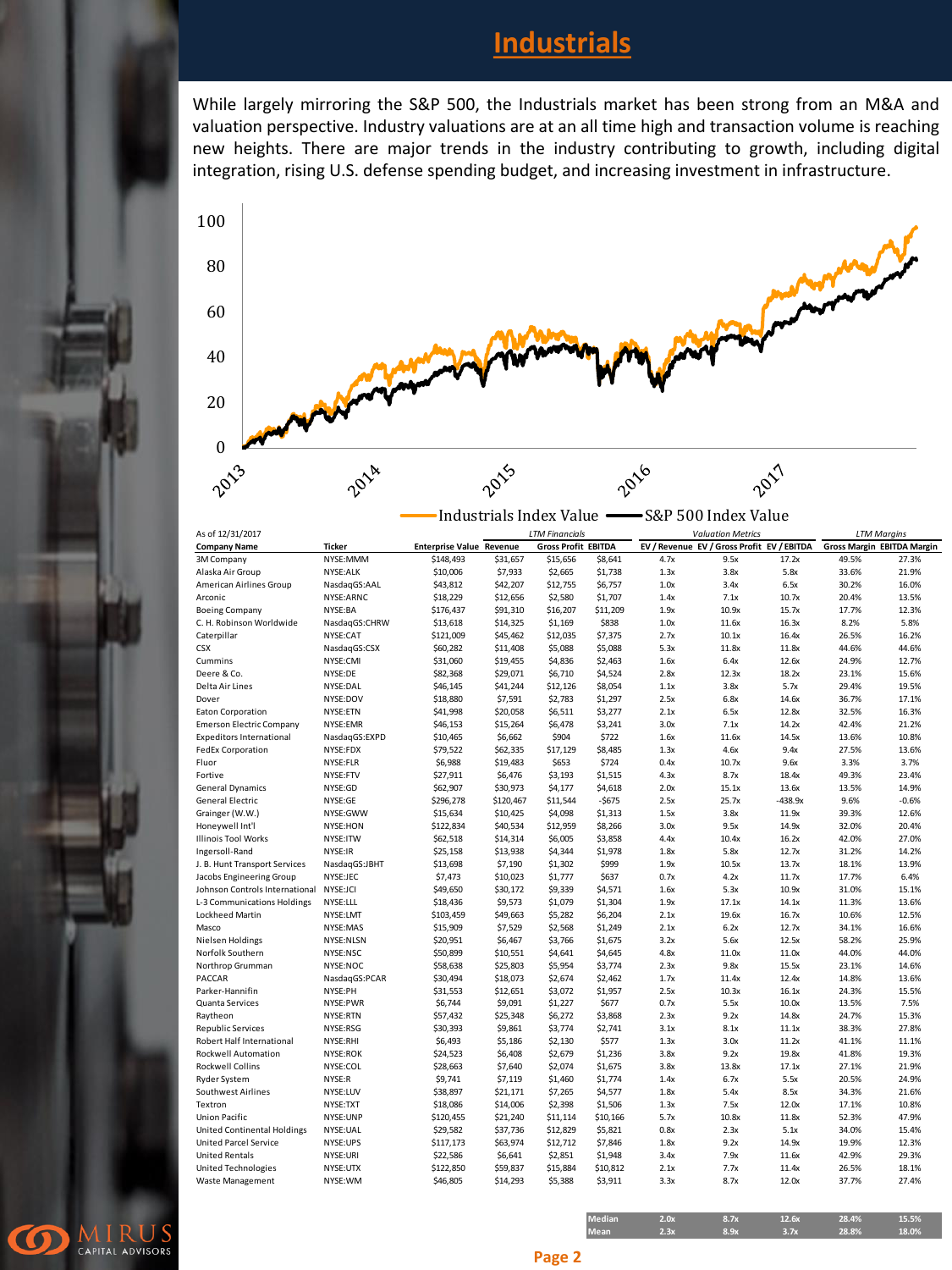# **Industrials**

## **State of the Industry**

#### **U.S. Industrial Production Index (Seasonally Adjusted)**



*Source: Federal Reserve*



**Purchasing Managers Index**



 $\bullet$ 

CAPITAL ADVISORS



**Industry Valuations**

**Industrials Transaction Volume**